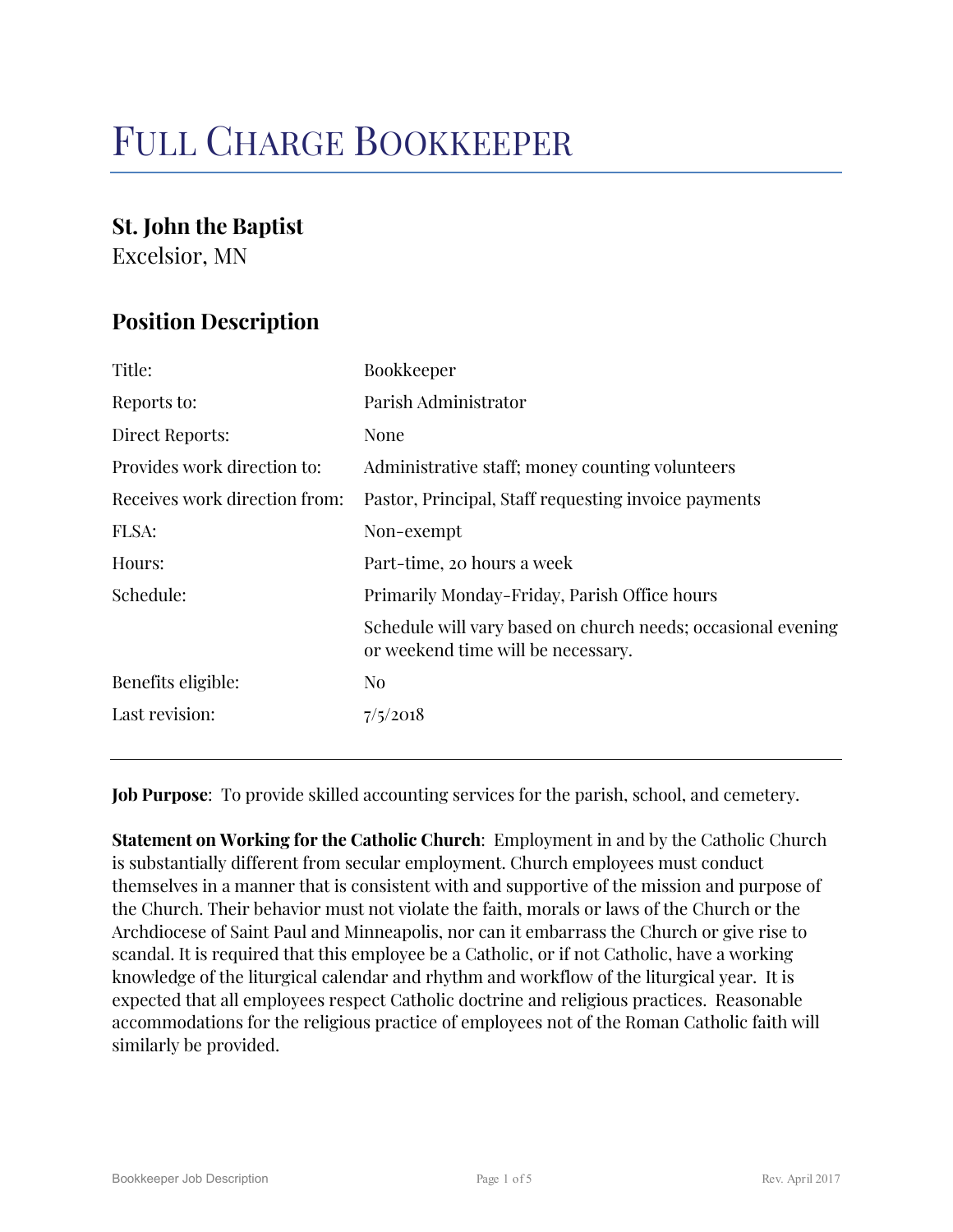#### **Representative Responsibilities**

- 1. Accounts Payable
	- a. Code payables and prepare checks for signing on a timely basis.
	- b. Maintain files.
- 2. Accounts Receivable
	- a. Prepare any necessary invoices and ensure proper documentation is maintained and distributed, including school tuition and fees through the TADS tuition management and billing system.
	- b. Process payments and verify any outstanding invoice amounts are properly accounted for as paid or follow-up invoices distributed to solicit payment.
- 3. Payroll
	- a. Prepare payroll and report to payroll service.
	- b. Maintain vacation/sick leave records for all employees.
- 4. Benefits Administration
	- a. Sign up new employees and complete paperwork for terminated employees.
	- b. Review monthly billing for accuracy.
	- c. Maintain records.
	- d. Prepare and process bi-monthly 403b contribution reports to PenServ.
	- e. Prepare and/or complete any Archdiocesan or provider requested reports or reconciliations.
	- f. Serve as an information resource for staff.
- 5. Contributions
	- a. Enter parish and school contributions into ParishSoft database.
	- b. Process EFT contributions twice monthly.
	- c. Process any credit card contributions as needed.
	- d. Assist parishioners with EFT merchant sign up, modification or questions.
- 6. General Ledger
	- a. Maintain journal entries.
	- b. Update information on investment accounts.
- 7. Reporting
	- a. Prepare monthly statements, department reports and balance sheet.
	- b. Do basic analysis of income and expense trends relative to budget.
	- c. Prepare annual Archdiocesan financial report.
	- d. Ensure orderly filing of all records pertaining to the church's accounting.
	- e. Prepare annual parishioner contributions statements at calendar year-end.
	- f. Prepare various trend and tracking reports as requested for analysis.
- 8. Banking
	- a. Prepare detailed deposits for parish accounts as needed.
	- b. Reconcile bank accounts.
	- c. Update bank balance weekly to ensure positive balance.
- 9. Cash Management/Internal Controls
	- a. Ensure maintenance of appropriate internal controls.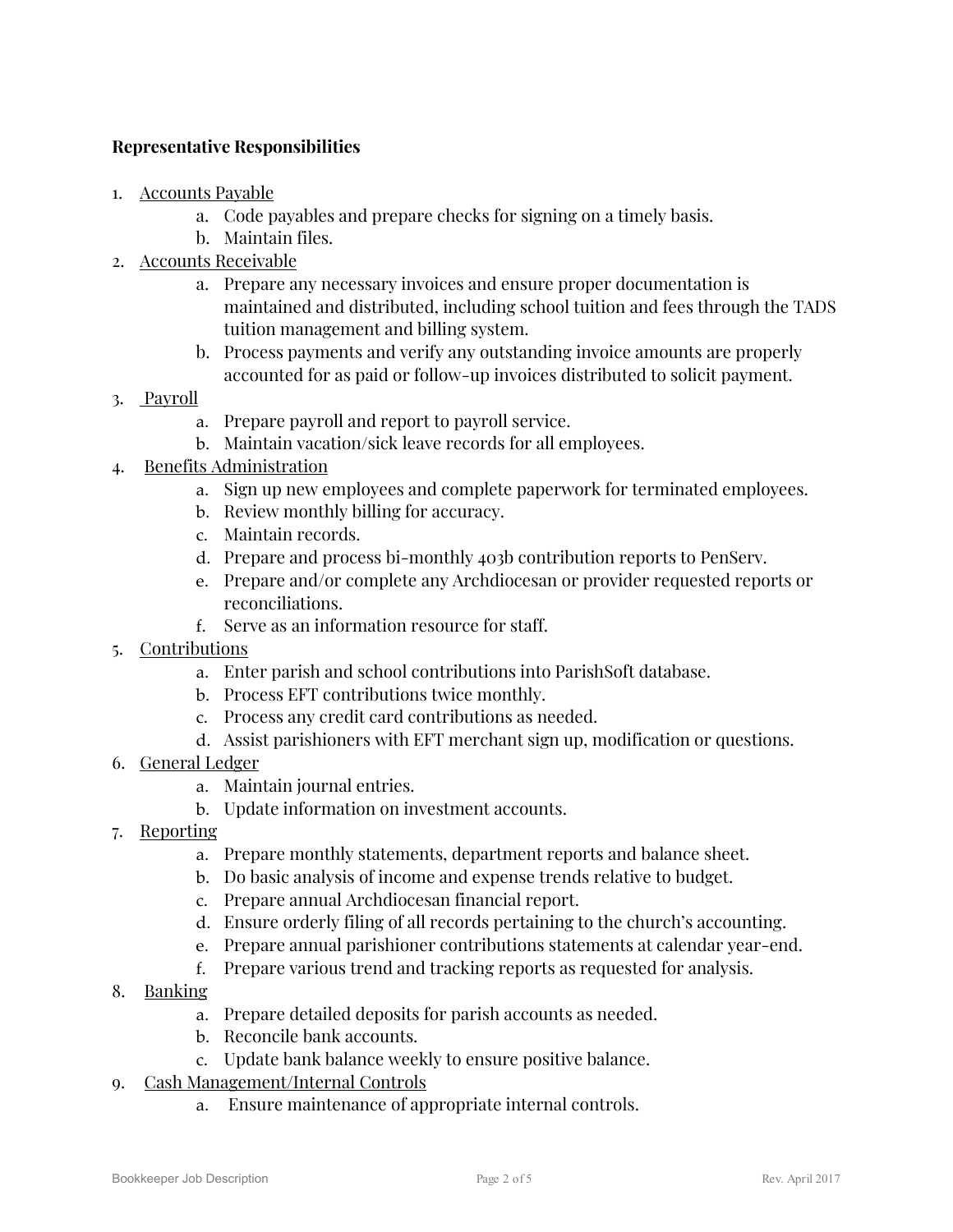- b. Provide staff support to the volunteer money counters as needed.
- c. Ensure that any cash collected is secure each day.
- d. Monitor cash requirements and recommend fund transfers as needed.
- 10. Cemetery
	- a. Prepare cemetery/funeral  $\mathcal{C}$  burial receipts.
	- b. Maintain cemetery receivables and appropriate entries in Cemetery Software as well as accounting software.
	- c. Process any credit card payments as needed.
	- d. Prepare various report requests or assist with miscellaneous requests from cemetery staff.
- 11. School Tuition Management System (TADS)
	- a. Provide families with assistance with questions or requests.
	- b. Maintain any drop-in charges and add to appropriate accounts
	- c. Enter monthly lunch charges to appropriate accounts.
	- d. Make any modifications necessitated from grade transitions or other changes requiring an adjustment or correction to charges and/or credits.
	- e. Monitor system for items and concerns to be addressed.
- 12. General/Support for Parish Administration
	- a. Assist with annual budget process and enter annual budget figures.
	- b. Assist with check-out and money handling at several parish/school functions, including school Ice Cream Social, Parish Gala, and school Golf Tournament.
	- c. Backup phone reception as needed.
	- d. Process Catholic Services Appeal and other special campaign contributions.
	- e. Other responsibilities as needed by the employer and approved and/or assigned by the supervisor.

**\*To be present where needed, ready to work as needed to meet responsibilities.** Includes recognizing when situations require more effort, satisfying responsibilities in a timely manner, providing an example of punctuality and attendance, and generally ensuring all is ready and taken care of.

**\*Organize, prepare and maintain files and information.** Gather information from fax, email and other sources, ensure all information has been received, follow up as necessary, organize reports and make them available for convenient reference, maintain for the designated time, discard at designated time.

**\*Maintain and improve work knowledge and skills** such as understanding requirements and work procedures, purpose of work completed, computer use and general parish and office management.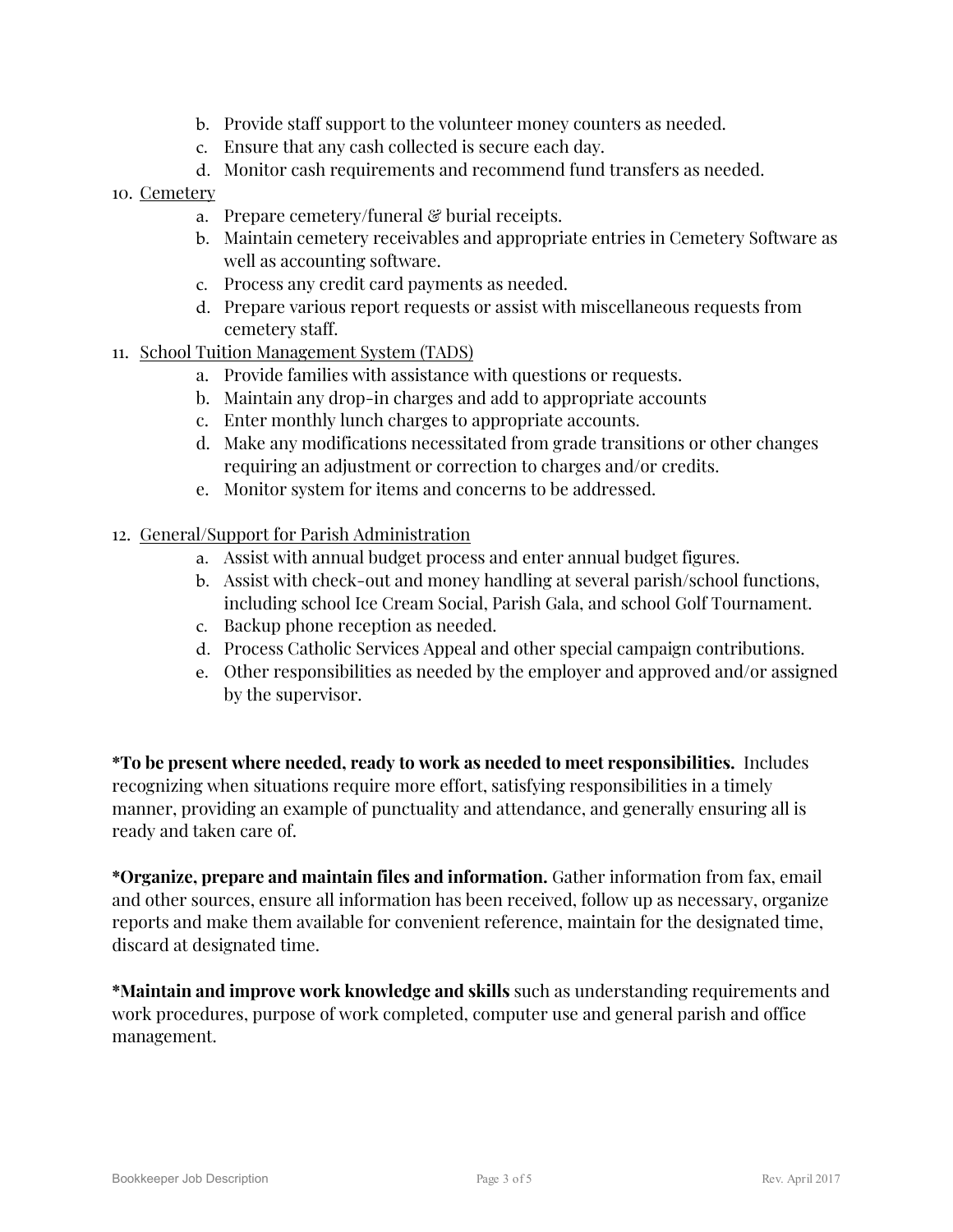**\*Meet all communication requirements** including interpersonal skills with parish and school employees as well as visitors, guests, school families, and parishioners. Includes keeping superiors and appropriate others informed.

**\*Help create a productive environment** where there is harmony, good morale, and cooperative teamwork. Monitor self-productivity and take corrective action as appropriate.

#### \***Maintain appropriate levels of confidentiality** of all work data.

**Other Responsibilities**: includes other responsibilities identified as needed by the employee and approved and/or assigned by pastor.

The responsibilities listed above are representative of the job and are not inclusive. Those preceded by an asterisk (\*) are essential job functions.

#### **Qualifications & Requirements of Position**

#### **Qualifications:**

- 1. Proven accounting and computer skills.
- 2. Strong skills in applications of Excel.
- 3. Three years of skilled bookkeeping/accounting experience.
- 4. Experience in a church setting is preferred.
- 5. Ability to satisfactorily pass a criminal background check, complete VIRTUS safe environment training, and sign a Pastoral Code of Conduct.
- 6. Ability to satisfactorily comply with the requirements of PACE/PRISM program of Catholic Mutual Insurance, including annual in-service training as prescribed by the parish/archdiocese.

#### **Knowledge, Skills and Abilities needed**:

- 1. To be a cooperative team member with a positive and helpful attitude.
- 2. Good analytical and problem-solving skills.
- 3. Maintain high standards of confidentiality.
- 4. Proficiency in word processing, spreadsheets, database management through Excel, QuickBooks, ParishSoft and other computer programs as may be necessary for accounting functions.
- 5. Good written and oral communications skills.
- 6. The ability to work with minimum of supervision and direction.

#### **Mental Demands**

- 1. Integrity, honesty and confidentiality.
- 2. Ability to plan, organize and meet deadlines.
- 3. Ability to work under pressure with regular interruptions or unexpected occurrences.
- 4. Ability to be pleasant and service-oriented even when exposed to negative influences.